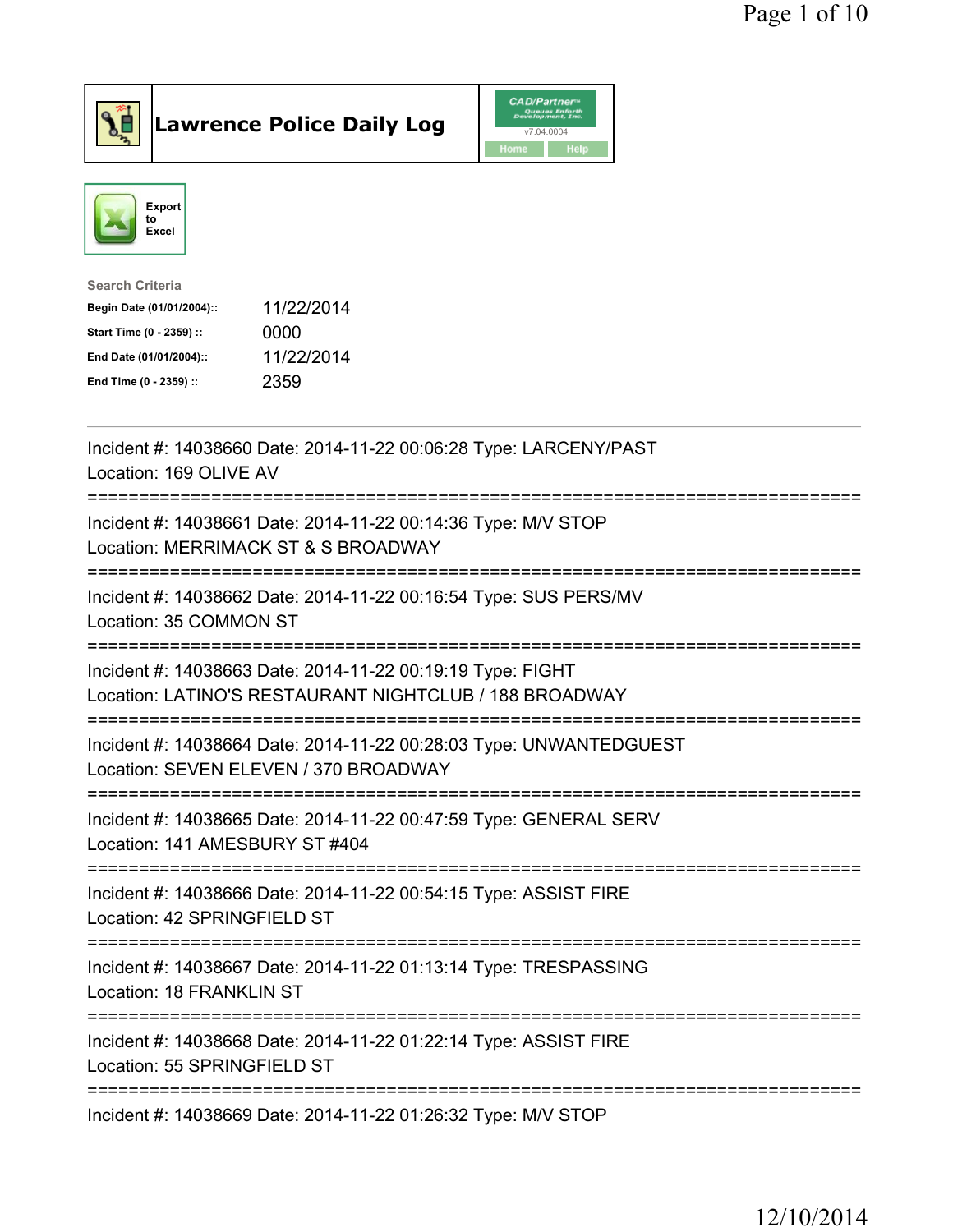Location: RIVER FRONT PARK / null =========================================================================== Incident #: 14038671 Date: 2014-11-22 01:29:39 Type: LOUD NOISE Location: 112 MARSTON ST =========================================================================== Incident #: 14038670 Date: 2014-11-22 01:29:40 Type: NOISE ORD Location: 70 NESMITH ST FL 2 =========================================================================== Incident #: 14038672 Date: 2014-11-22 01:39:53 Type: ALARMS Location: FERNANDEZ BEAUTY SUPPLY / 402 BROADWAY =========================================================================== Incident #: 14038673 Date: 2014-11-22 01:44:55 Type: GENERAL SERV Location: CENTRO ESPANOL / 50 COMMON ST =========================================================================== Incident #: 14038674 Date: 2014-11-22 01:46:39 Type: UNKNOWN PROB Location: 640 HAVERHILL ST #3 =========================================================================== Incident #: 14038675 Date: 2014-11-22 01:46:45 Type: GENERAL SERV Location: RIO BAR AND GRILL / 9 APPLETON ST =========================================================================== Incident #: 14038676 Date: 2014-11-22 01:49:11 Type: NOISE ORD Location: 3 CAULKINS CT =========================================================================== Incident #: 14038677 Date: 2014-11-22 02:03:18 Type: UNWANTEDGUEST Location: JB LOUNGE / 151 S UNION ST =========================================================================== Incident #: 14038678 Date: 2014-11-22 02:08:09 Type: DOMESTIC/PAST Location: 42 SPRINGFIELD ST FL 2 =========================================================================== Incident #: 14038679 Date: 2014-11-22 02:11:55 Type: FIGHT Location: BIG CITY BAR AND GRILLE / 65 MERRIMACK ST =========================================================================== Incident #: 14038680 Date: 2014-11-22 02:11:58 Type: DISTURBANCE Location: XAVIERS / 232 LAWRENCE ST =========================================================================== Incident #: 14038681 Date: 2014-11-22 02:29:22 Type: DISTURBANCE Location: 20 AVON ST FL 2 =========================================================================== Incident #: 14038682 Date: 2014-11-22 02:37:58 Type: FIGHT Location: SAM'S FOOD STORE / 389 BROADWAY =========================================================================== Incident #: 14038683 Date: 2014-11-22 02:46:04 Type: HIT & RUN PED Location: TEDESCHI / 208 S BROADWAY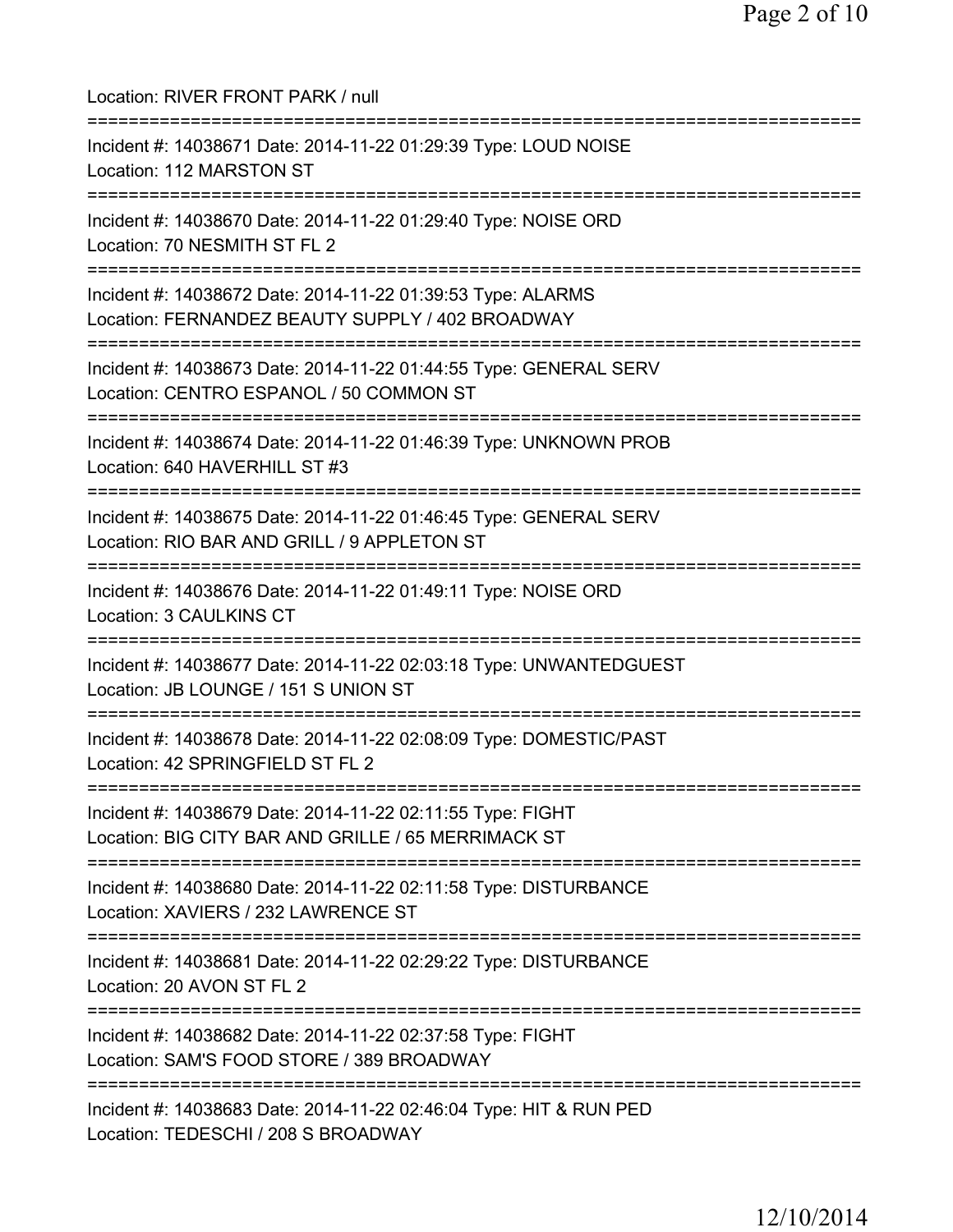| Incident #: 14038684 Date: 2014-11-22 02:48:25 Type: INVESTIGATION<br><b>Location: 1 GENERAL ST</b><br>==================                                     |
|---------------------------------------------------------------------------------------------------------------------------------------------------------------|
| Incident #: 14038685 Date: 2014-11-22 02:54:10 Type: INVEST CONT<br>Location: TEDESCHI / 208 S BROADWAY                                                       |
| Incident #: 14038686 Date: 2014-11-22 02:58:29 Type: NOISE ORD<br>Location: 37 FOSTER ST FL 2 OR 3                                                            |
| Incident #: 14038687 Date: 2014-11-22 02:59:48 Type: INVESTIGATION<br>Location: HOLY FAMILY HOSPITAL / null<br>=======================                        |
| Incident #: 14038688 Date: 2014-11-22 03:05:17 Type: M/V STOP<br>Location: PEMBERTON PARK / null                                                              |
| =========================<br>Incident #: 14038689 Date: 2014-11-22 03:11:49 Type: SUS PERS/MV<br>Location: MARKET ST & S UNION ST<br>======================== |
| Incident #: 14038690 Date: 2014-11-22 03:23:47 Type: GENERAL SERV<br>Location: TEDESCHI / 208 S BROADWAY                                                      |
| Incident #: 14038691 Date: 2014-11-22 03:39:20 Type: DISTURBANCE<br>Location: LAWRENCE GENERAL HOSPITAL / 1 GENERAL ST<br>=================================== |
| Incident #: 14038692 Date: 2014-11-22 03:52:40 Type: M/V STOP<br>Location: NEWBURY ST & METHUEN                                                               |
| Incident #: 14038693 Date: 2014-11-22 03:54:16 Type: M/V STOP<br>Location: 75 HAVERHILL ST                                                                    |
| Incident #: 14038694 Date: 2014-11-22 04:04:08 Type: GANG<br>Location: TEDESCHI / 208 S BROADWAY                                                              |
| Incident #: 14038695 Date: 2014-11-22 04:15:10 Type: SUS PERS/MV<br>Location: 7 COURT ST                                                                      |
| Incident #: 14038696 Date: 2014-11-22 04:39:54 Type: NOISE ORD<br>Location: 219 OSGOOD ST                                                                     |
| Incident #: 14038697 Date: 2014-11-22 06:05:14 Type: ALARMS<br>Location: ABBOTT TREAT HARDWARE / 20 WINTER ST                                                 |
|                                                                                                                                                               |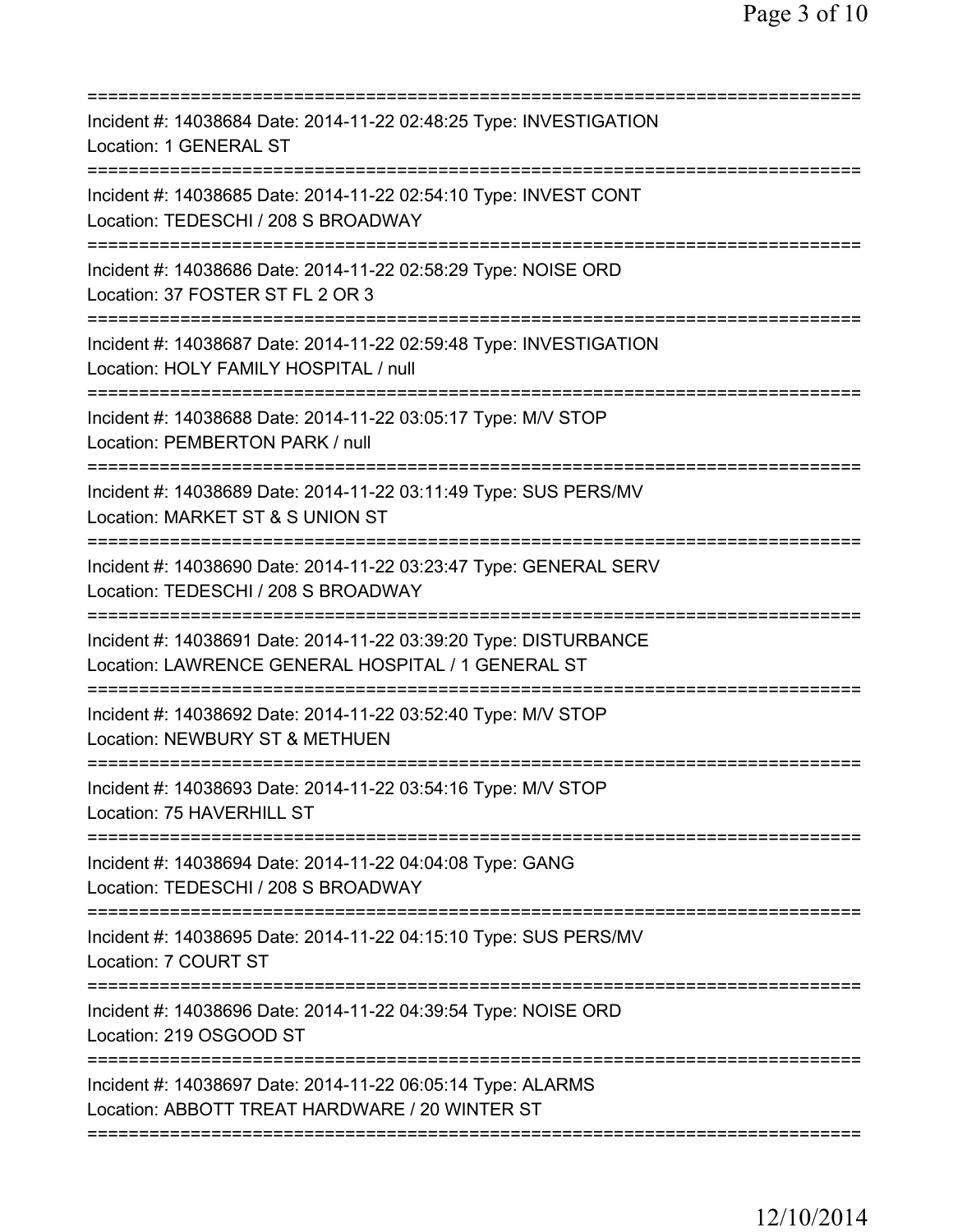| Incident #: 14038698 Date: 2014-11-22 06:24:21 Type: CRUISER MAINT<br>Location: LAWRENCE POLICE DEPARTMENT / 90 LOWELL ST                                   |
|-------------------------------------------------------------------------------------------------------------------------------------------------------------|
| Incident #: 14038699 Date: 2014-11-22 07:14:53 Type: TOW/REPOSSED<br>Location: 85 ANDOVER ST                                                                |
| Incident #: 14038700 Date: 2014-11-22 07:15:24 Type: TOW/REPOSSED<br>Location: 86 BRADFORD ST<br>=====================================                      |
| Incident #: 14038701 Date: 2014-11-22 07:36:01 Type: UNWANTEDGUEST<br>Location: BURGER KING / 187 BROADWAY<br>========================<br>================= |
| Incident #: 14038702 Date: 2014-11-22 07:51:16 Type: STOLEN PROP<br>Location: 143 E HAVERHILL ST #2F<br>============                                        |
| Incident #: 14038703 Date: 2014-11-22 08:15:06 Type: HIT & RUN M/V<br>Location: 84 HOWARD ST<br>========================                                    |
| Incident #: 14038704 Date: 2014-11-22 08:30:57 Type: M/V STOP<br>Location: ANDOVER ST & PARKER ST                                                           |
| Incident #: 14038705 Date: 2014-11-22 08:36:59 Type: M/V STOP<br>Location: PARKER ST & SALEM ST                                                             |
| Incident #: 14038706 Date: 2014-11-22 08:56:39 Type: ALARMS<br>Location: GONZALEZ RESIDENCE / 535 MT VERNON ST                                              |
| Incident #: 14038707 Date: 2014-11-22 09:32:42 Type: KEEP PEACE<br>Location: 1 BIRCH ST                                                                     |
| Incident #: 14038708 Date: 2014-11-22 09:41:53 Type: ALARM/BURG<br>Location: BEACON LHA / 71 DUCKETT AV                                                     |
| Incident #: 14038709 Date: 2014-11-22 09:44:03 Type: ASSSIT AMBULANC<br>Location: 355 PARK ST #APT518                                                       |
| Incident #: 14038710 Date: 2014-11-22 09:48:02 Type: AUTO ACC/NO PI<br>Location: 530 ANDOVER ST                                                             |
| Incident #: 14038711 Date: 2014-11-22 10:26:38 Type: M/V STOP<br>Location: 151 FARNHAM ST                                                                   |
| Incident #: 14038712 Date: 2014-11-22 10:42:04 Type: TOW OF M/V                                                                                             |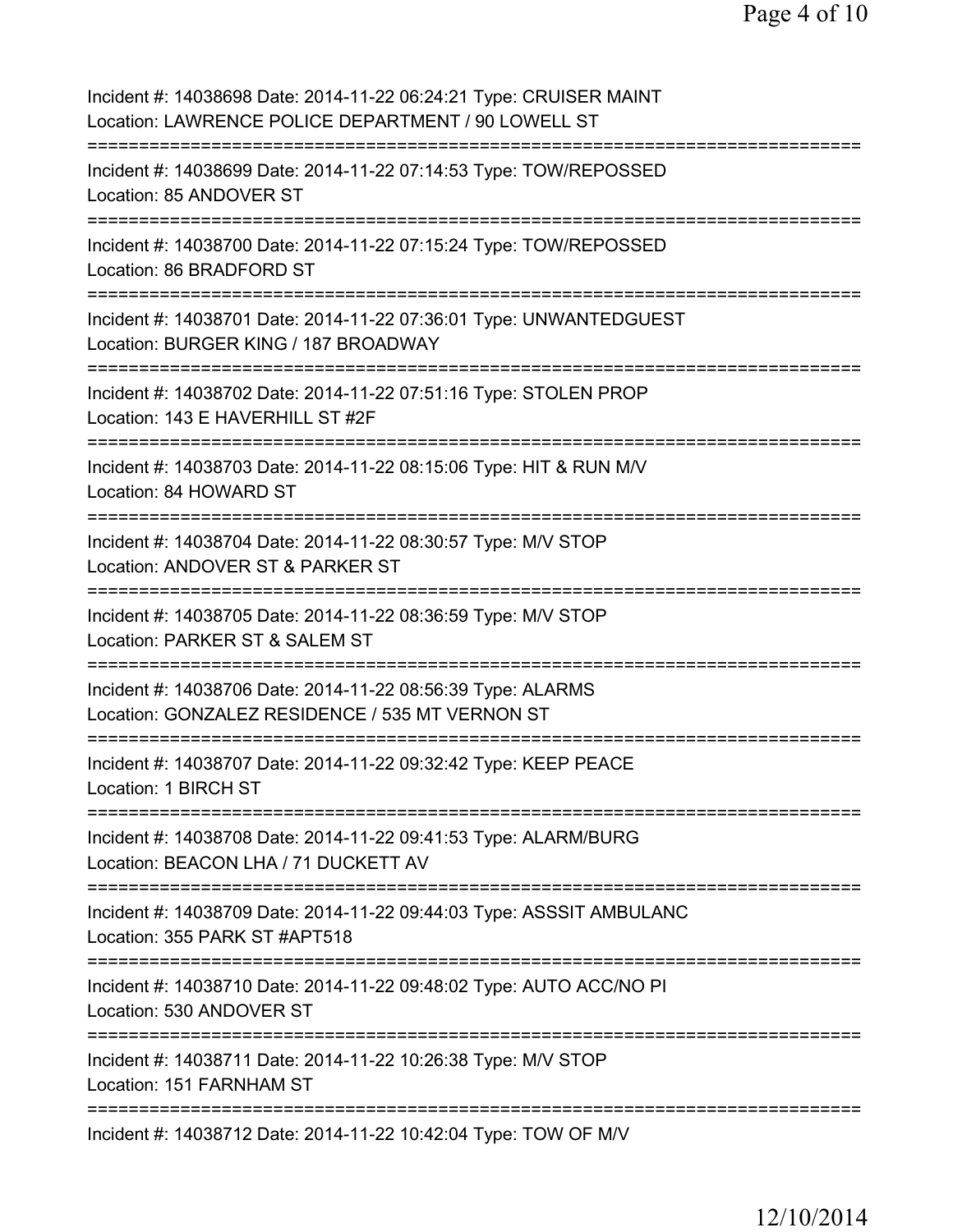Location: 191 FARNHAM ST =========================================================================== Incident #: 14038713 Date: 2014-11-22 10:43:45 Type: MEDIC SUPPORT Location: 103 SPRUCE ST #APT 1 =========================================================================== Incident #: 14038714 Date: 2014-11-22 10:47:50 Type: MV/BLOCKING Location: 115 UNION ST =========================================================================== Incident #: 14038715 Date: 2014-11-22 10:52:30 Type: 209A/SERVE Location: 36 MORTON ST =========================================================================== Incident #: 14038716 Date: 2014-11-22 10:58:59 Type: 209A/SERVE Location: 88 MARGIN ST =========================================================================== Incident #: 14038717 Date: 2014-11-22 11:09:08 Type: M/V STOP Location: GRAFTON ST & WINTHROP AV =========================================================================== Incident #: 14038719 Date: 2014-11-22 11:18:21 Type: MISSING PERS Location: ARLINGTON SCHOOL / 150 ARLINGTON ST =========================================================================== Incident #: 14038718 Date: 2014-11-22 11:18:32 Type: 209A/SERVE Location: 20 BELLEVUE ST #C =========================================================================== Incident #: 14038720 Date: 2014-11-22 11:21:29 Type: WARRANT SERVE Location: 133 OSGOOD ST =========================================================================== Incident #: 14038721 Date: 2014-11-22 11:27:02 Type: 209A/SERVE Location: 79 NESMITH ST =========================================================================== Incident #: 14038722 Date: 2014-11-22 11:38:21 Type: 209A/SERVE Location: 59 DORCHESTER ST =========================================================================== Incident #: 14038723 Date: 2014-11-22 11:45:49 Type: KEEP PEACE Location: 163 LAWRENCE ST =========================================================================== Incident #: 14038724 Date: 2014-11-22 11:47:10 Type: 209A/SERVE Location: 204 S UNION ST =========================================================================== Incident #: 14038725 Date: 2014-11-22 11:48:13 Type: B&E/PAST Location: 144 BERKELEY ST =========================================================================== Incident #: 14038726 Date: 2014-11-22 11:50:29 Type: M/V STOP Location: 45 BROADWAY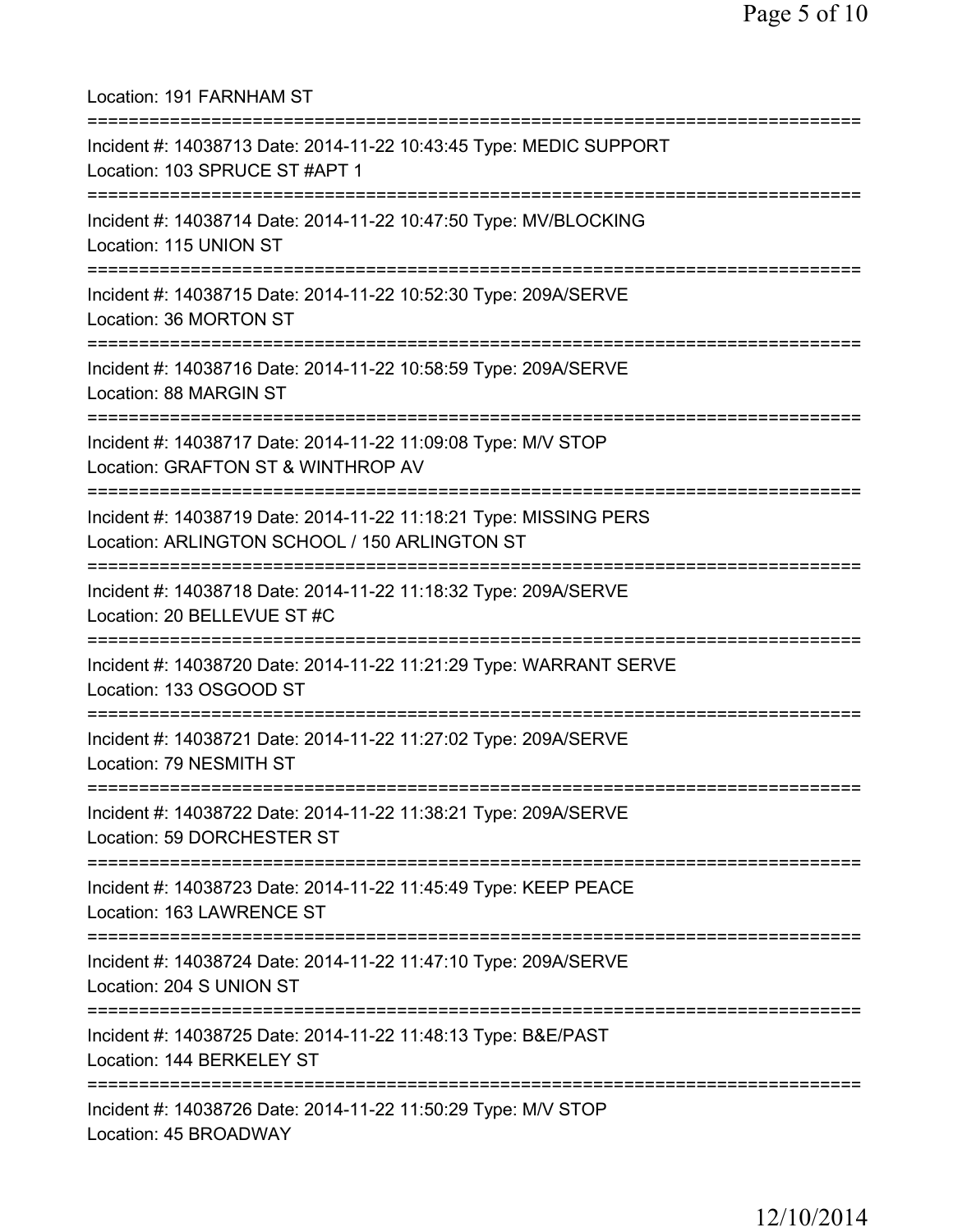=========================================================================== Incident #: 14038727 Date: 2014-11-22 11:57:41 Type: ALARM/BURG Location: PARTHUM SCHOOL / 258 E HAVERHILL ST =========================================================================== Incident #: 14038728 Date: 2014-11-22 12:48:59 Type: TOW OF M/V Location: 94 BRADFORD ST =========================================================================== Incident #: 14038729 Date: 2014-11-22 13:08:31 Type: B&E/MV/PROG Location: 199 ESSEX ST =========================================================================== Incident #: 14038730 Date: 2014-11-22 13:21:00 Type: M/V STOP Location: S UNION ST & SPRINGFIELD ST =========================================================================== Incident #: 14038731 Date: 2014-11-22 13:24:10 Type: SUS PERS/MV Location: HAMPTON ON BEACON / 11 DIAMOND ST =========================================================================== Incident #: 14038732 Date: 2014-11-22 13:33:57 Type: AMBULANCE ASSSI Location: 53 BEACON ST =========================================================================== Incident #: 14038733 Date: 2014-11-22 13:40:22 Type: ALARM/BURG Location: PENA RESD / 86 CROSS ST =========================================================================== Incident #: 14038734 Date: 2014-11-22 13:51:19 Type: ALARM/BURG Location: COMMUNITY ACTION COUNCIL / 305 ESSEX ST =========================================================================== Incident #: 14038735 Date: 2014-11-22 14:07:27 Type: LOST PROPERTY Location: 351 ESSEX ST =========================================================================== Incident #: 14038736 Date: 2014-11-22 14:10:17 Type: BUILDING CHK Location: EVERETT MILLS / 250 CANAL ST =========================================================================== Incident #: 14038737 Date: 2014-11-22 14:44:13 Type: AUTO ACC/UNK PI Location: BROADWAY & LOWELL ST =========================================================================== Incident #: 14038738 Date: 2014-11-22 14:57:36 Type: ALARM/BURG Location: CLASS INC / 1 PARKER ST =========================================================================== Incident #: 14038739 Date: 2014-11-22 15:07:33 Type: M/V STOP Location: S BROADWAY & SHATTUCK ST =========================================================================== Incident #: 14038740 Date: 2014-11-22 15:17:43 Type: SUS PERS/MV Location: MERRIMACK ST & PARKER ST ===========================================================================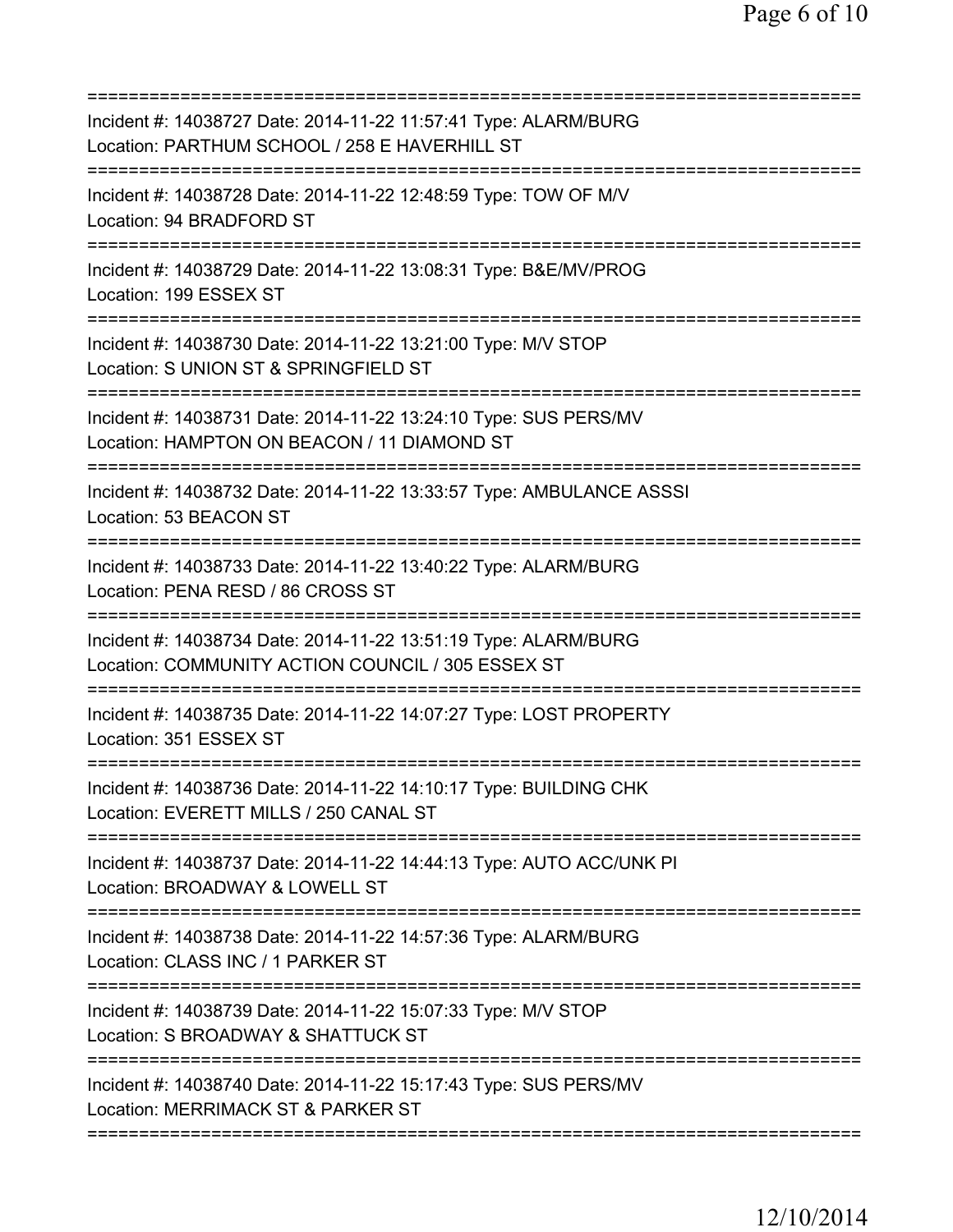| Incident #: 14038741 Date: 2014-11-22 15:27:51 Type: HIT & RUN M/V<br>Location: 314 HOWARD ST                                            |
|------------------------------------------------------------------------------------------------------------------------------------------|
| Incident #: 14038742 Date: 2014-11-22 15:30:29 Type: AUTO ACC/NO PI<br>Location: ESSEX ST & NEWBURY ST                                   |
| Incident #: 14038743 Date: 2014-11-22 15:52:47 Type: SHOPLIFTING<br>Location: 700 ESSEX ST                                               |
| Incident #: 14038744 Date: 2014-11-22 15:55:00 Type: AUTO ACC/NO PI<br>Location: BERKELEY ST & PARK ST                                   |
| Incident #: 14038745 Date: 2014-11-22 16:05:16 Type: HIT & RUN M/V<br>Location: 48 SYLVESTER ST                                          |
| Incident #: 14038746 Date: 2014-11-22 16:07:01 Type: 209A/SERVE<br>Location: 116 NEWTON ST #A                                            |
| Incident #: 14038747 Date: 2014-11-22 16:18:16 Type: MV/BLOCKING<br><b>Location: 3 CURRIER ST</b><br>=================                   |
| Incident #: 14038748 Date: 2014-11-22 17:27:02 Type: M/V STOP<br>Location: HAVERHILL ST & LAWRENCE ST                                    |
| Incident #: 14038749 Date: 2014-11-22 17:31:43 Type: M/V STOP<br>Location: MERRIMACK ST & PARKER ST                                      |
| Incident #: 14038750 Date: 2014-11-22 17:37:00 Type: LOCKOUT<br>Location: 40 CROSBY ST FL 1                                              |
| :===============<br>===================<br>Incident #: 14038751 Date: 2014-11-22 17:42:48 Type: NEIGHBOR PROB<br>Location: 302 HOWARD ST |
| ==========================<br>Incident #: 14038752 Date: 2014-11-22 17:53:16 Type: M/V STOP<br>Location: MERRIMACK ST & S BROADWAY       |
| Incident #: 14038753 Date: 2014-11-22 17:54:30 Type: SUS PERS/MV<br>Location: LAS PALMAS / 430 ESSEX ST                                  |
| Incident #: 14038754 Date: 2014-11-22 18:06:41 Type: M/V STOP<br>Location: BROADWAY & HAVERHILL ST                                       |
| Incident #: 14038755 Date: 2014-11-22 18:17:26 Type: DISTURBANCE                                                                         |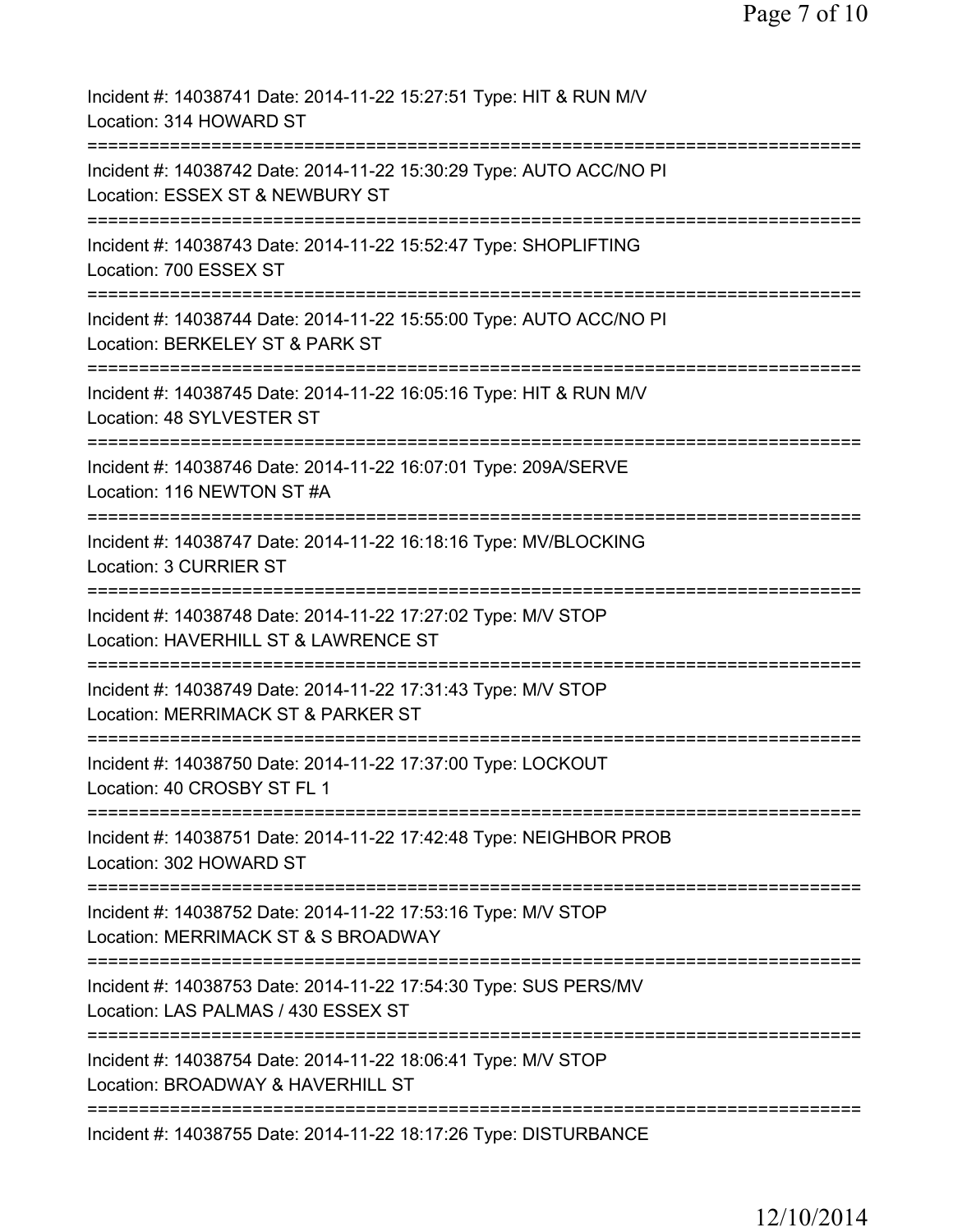Location: VALEBROOK APARTMENTS / 11 SUMMER ST #709 FL 7 =========================================================================== Incident #: 14038756 Date: 2014-11-22 18:47:09 Type: DISTURBANCE Location: SAL'S RESTURANT / 354 MERRIMACK ST =========================================================================== Incident #: 14038757 Date: 2014-11-22 18:50:09 Type: HIT & RUN M/V Location: 54 CRESCENT ST =========================================================================== Incident #: 14038758 Date: 2014-11-22 19:36:53 Type: HIT & RUN M/V Location: 15 LEONARD AV =========================================================================== Incident #: 14038759 Date: 2014-11-22 19:41:12 Type: NEIGHBOR PROB Location: 302 HOWARD ST FL 2 =========================================================================== Incident #: 14038760 Date: 2014-11-22 19:45:14 Type: M/V STOP Location: HAVERHILL ST & JACKSON ST =========================================================================== Incident #: 14038761 Date: 2014-11-22 19:49:10 Type: NOTIFICATION Location: 21 WEDGEWOOD RD =========================================================================== Incident #: 14038762 Date: 2014-11-22 20:05:12 Type: ALARM/BURG Location: RESD; MARIA VARGAS 978-258-8694 / 600 HAVERHILL ST =========================================================================== Incident #: 14038763 Date: 2014-11-22 20:18:18 Type: M/V STOP Location: E HAVERHILL ST & FERRY ST =========================================================================== Incident #: 14038764 Date: 2014-11-22 20:21:31 Type: M/V STOP Location: E HAVERHILL ST & FERRY ST =========================================================================== Incident #: 14038765 Date: 2014-11-22 20:25:20 Type: M/V STOP Location: E HAVERHILL ST & MARSTON ST =========================================================================== Incident #: 14038766 Date: 2014-11-22 20:30:41 Type: M/V STOP Location: MARSTON ST =========================================================================== Incident #: 14038767 Date: 2014-11-22 20:56:41 Type: M/V STOP Location: BLANCHARD ST & SALEM ST =========================================================================== Incident #: 14038768 Date: 2014-11-22 21:11:58 Type: M/V STOP Location: DORCHESTER ST & WINTHROP AV =========================================================================== Incident #: 14038769 Date: 2014-11-22 21:23:57 Type: NOTIFICATION Location: 48 AMES ST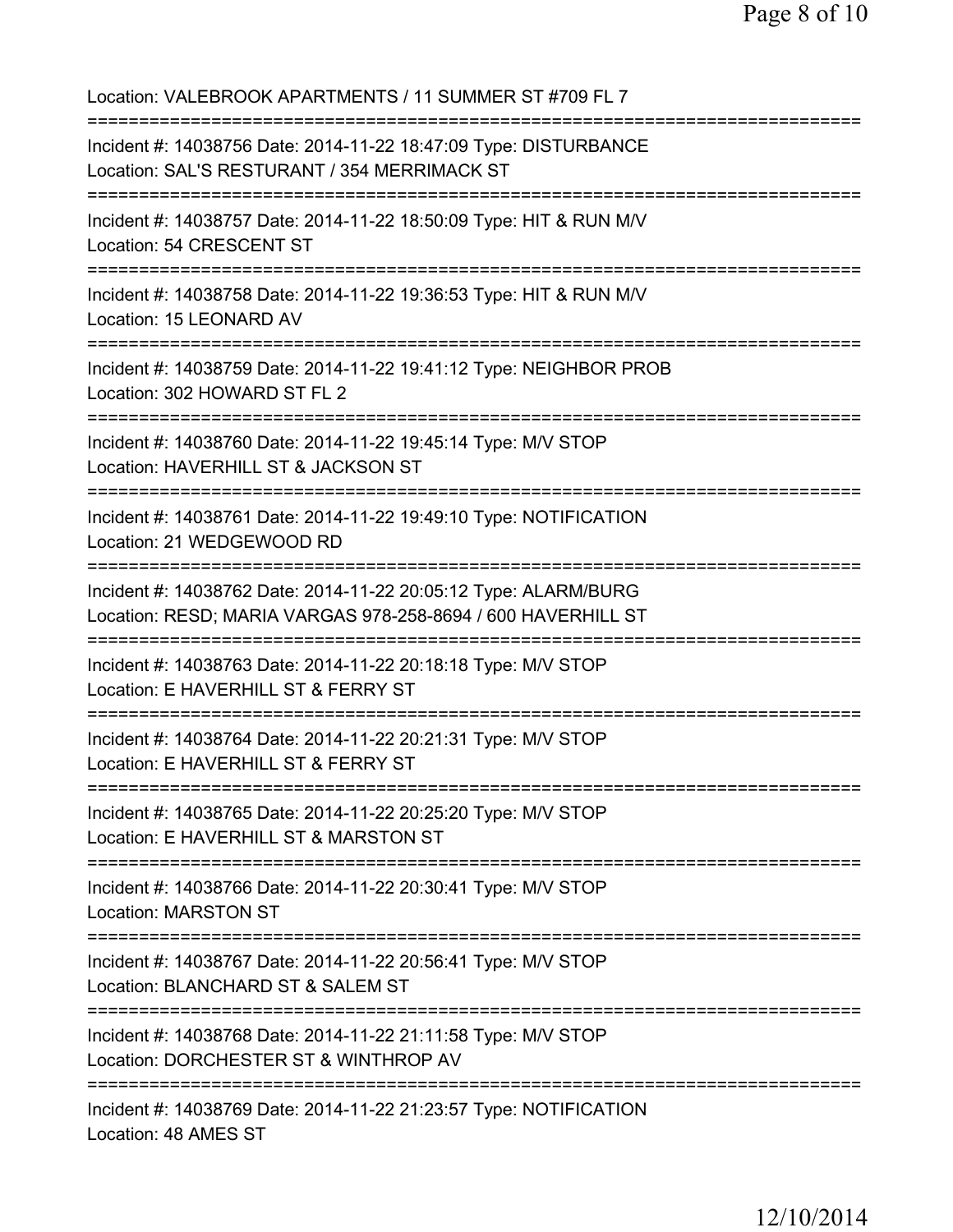| Incident #: 14038770 Date: 2014-11-22 21:32:12 Type: M/V STOP<br>Location: GRAFTON ST & WINTHROP AV                                                |
|----------------------------------------------------------------------------------------------------------------------------------------------------|
| Incident #: 14038771 Date: 2014-11-22 21:39:27 Type: MISSING PERS<br>Location: 73 HAWLEY ST FL 2                                                   |
| Incident #: 14038772 Date: 2014-11-22 22:16:36 Type: ALARM/BURG<br>Location: METRO PCS / 160 BROADWAY                                              |
| Incident #: 14038773 Date: 2014-11-22 22:38:24 Type: NOISE ORD<br>Location: OLD HIGH SCHOOL / 233 HAVERHILL ST<br>================================ |
| Incident #: 14038774 Date: 2014-11-22 22:55:51 Type: NEIGHBOR PROB<br>Location: 233 JACKSON ST #3                                                  |
| Incident #: 14038775 Date: 2014-11-22 23:01:13 Type: M/V STOP<br>Location: CVS / 266 BROADWAY<br>========                                          |
| Incident #: 14038776 Date: 2014-11-22 23:03:43 Type: NOISE ORD<br>Location: 239 FARNHAM ST #17 FL 3                                                |
| Incident #: 14038777 Date: 2014-11-22 23:07:28 Type: M/V STOP<br>Location: BURGER KING / 187 BROADWAY                                              |
| Incident #: 14038778 Date: 2014-11-22 23:16:49 Type: ALARM/BURG<br>Location: FERNANDEZ BEAUTY SALON / 402 BROADWAY                                 |
| Incident #: 14038780 Date: 2014-11-22 23:22:18 Type: NOISE ORD<br>Location: 20 LANSDOWNE CT<br>========================                            |
| Incident #: 14038779 Date: 2014-11-22 23:22:39 Type: SUS PERS/MV<br>Location: 54 MANCHESTER ST                                                     |
| Incident #: 14038781 Date: 2014-11-22 23:32:48 Type: M/V STOP<br>Location: 66 BOWDOIN ST                                                           |
| Incident #: 14038782 Date: 2014-11-22 23:40:30 Type: M/V STOP<br>Location: HAVERHILL ST & WEST ST                                                  |
| Incident #: 14038783 Date: 2014-11-22 23:46:03 Type: M/V STOP<br>Location: 22 WEDGEWOOD RD                                                         |
|                                                                                                                                                    |